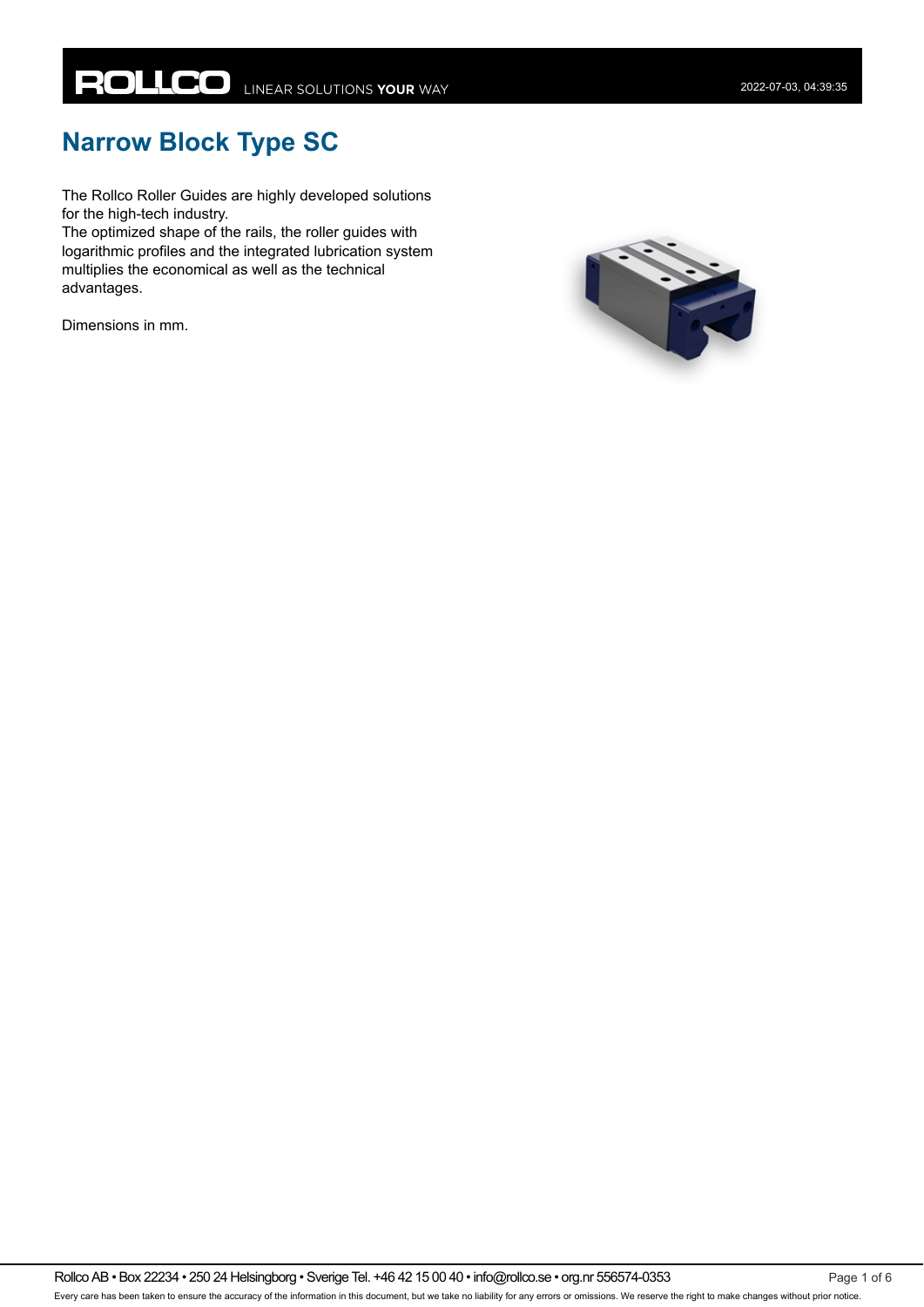$\overline{\circ}$ 

#### **Load and Weight**



| <b>Designation</b> | <b>Dynamic Load</b><br>Capacity C (N) | <b>Static Load</b><br>Capacity C0 (N) | <b>Static Moment Mr0</b><br>(Nm) | <b>Static Moment Mp0</b><br>(Nm) | <b>Static Moment My0</b><br>(Nm) |
|--------------------|---------------------------------------|---------------------------------------|----------------------------------|----------------------------------|----------------------------------|
| <b>RMG25SC</b>     | 28700                                 | 57600                                 | 863                              | 570                              | 570                              |
| RMG35SC            | 53300                                 | 99000                                 | 2192                             | 1235                             | 1235                             |
| <b>RMG45SC</b>     | 95000                                 | 184000                                | 5070                             | 2979                             | 2979                             |
| <b>RMG55SC</b>     | 132600                                | 256000                                | 8707                             | 4981                             | 4981                             |
| RMG65SC            | 212000                                | 414000                                | 15780                            | 10140                            | 10140                            |
|                    |                                       |                                       |                                  |                                  |                                  |

| <b>Designation</b> | <b>Dynamic Moment Mr (Nm)</b> | <b>Dynamic Moment Mp (Nm)</b> | <b>Dynamic Moment My (Nm)</b> |
|--------------------|-------------------------------|-------------------------------|-------------------------------|
| <b>RMG25SC</b>     | 431                           | 285                           | 285                           |
| RMG35SC            | 1179                          | 674                           | 674                           |
| <b>RMG45SC</b>     | 2617                          | 1538                          | 1538                          |
| <b>RMG55SC</b>     | 4503                          | 2576                          | 2576                          |
| <b>RMG65SC</b>     | 8100                          | 5210                          | 5210                          |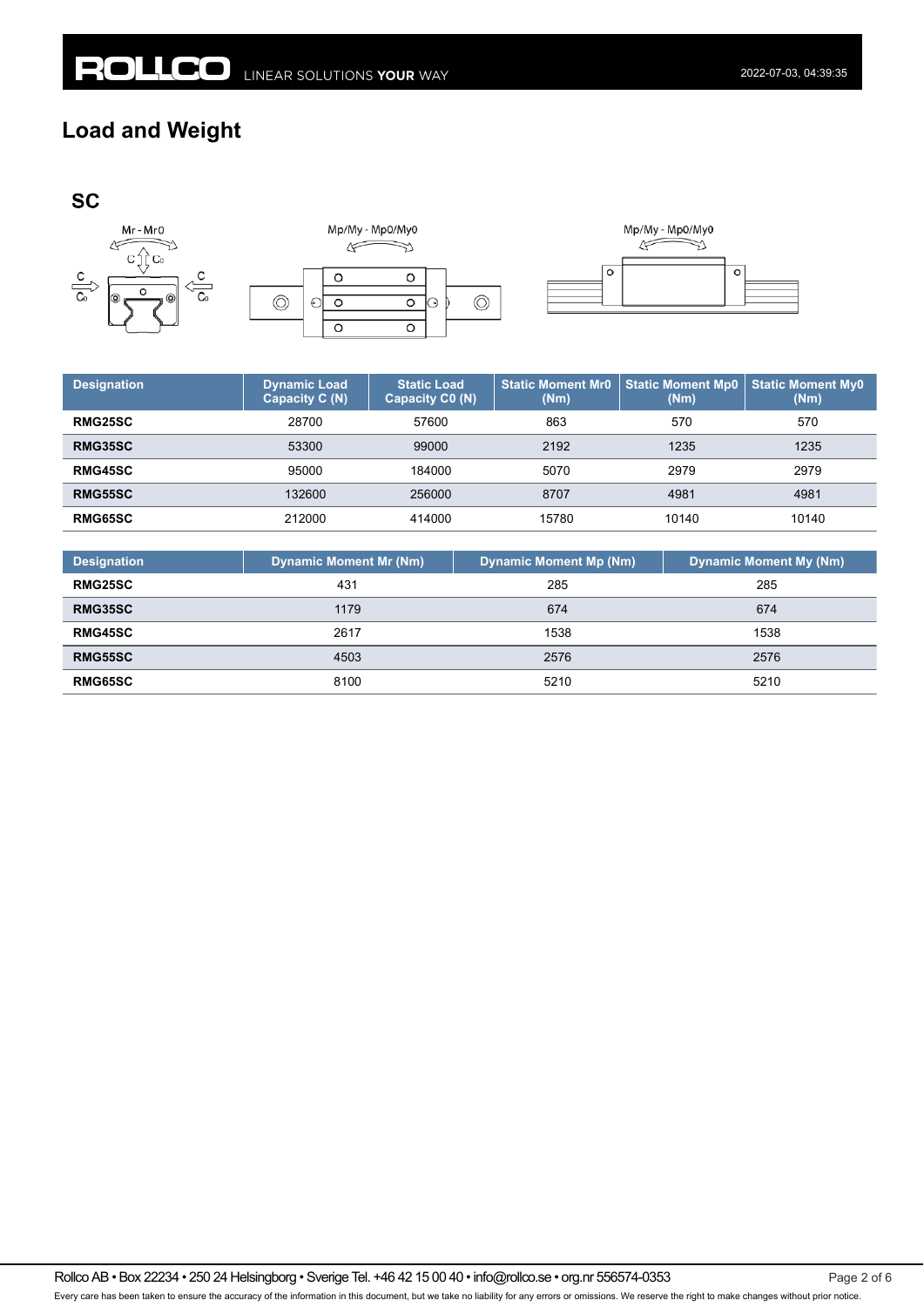## **System Dimensions**







| <b>Designation</b> | н  |        |
|--------------------|----|--------|
| <b>RMG25SC</b>     | 40 | 90,20  |
| <b>RMG35SC</b>     | 55 | 119,30 |
| <b>RMG45SC</b>     | 70 | 147,30 |
| <b>RMG55SC</b>     | 80 | 173    |
| <b>RMG65SC</b>     | 90 | 221,80 |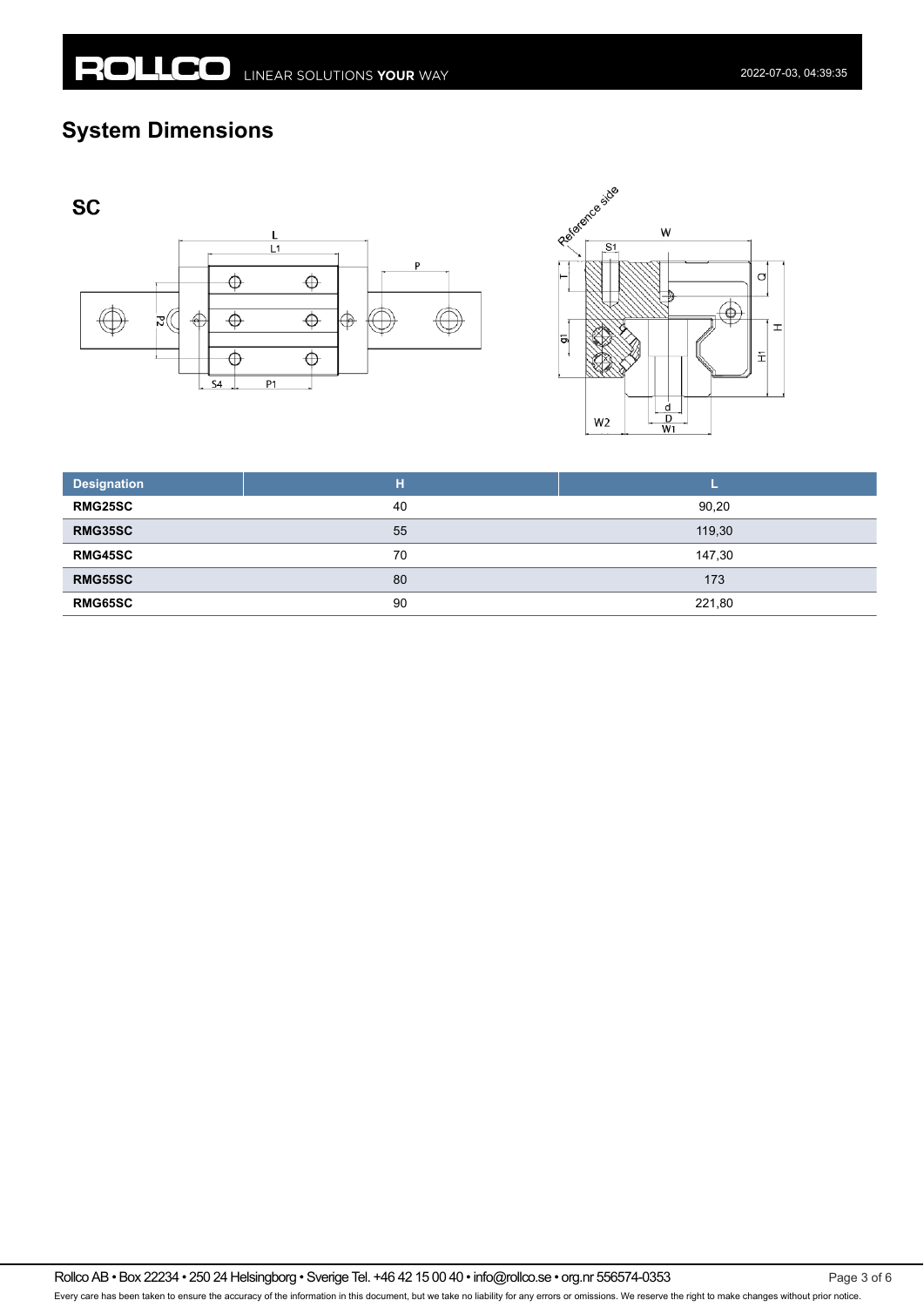## **Mounting block hole**







| <b>Designation</b> | P <sub>2</sub> | P <sub>1</sub> |
|--------------------|----------------|----------------|
| <b>RMG25SC</b>     | 35             | 35             |
| <b>RMG35SC</b>     | 50             | 50             |
| <b>RMG45SC</b>     | 60             | 60             |
| <b>RMG55SC</b>     | 75             | 75             |
| <b>RMG65SC</b>     | 76             | 70             |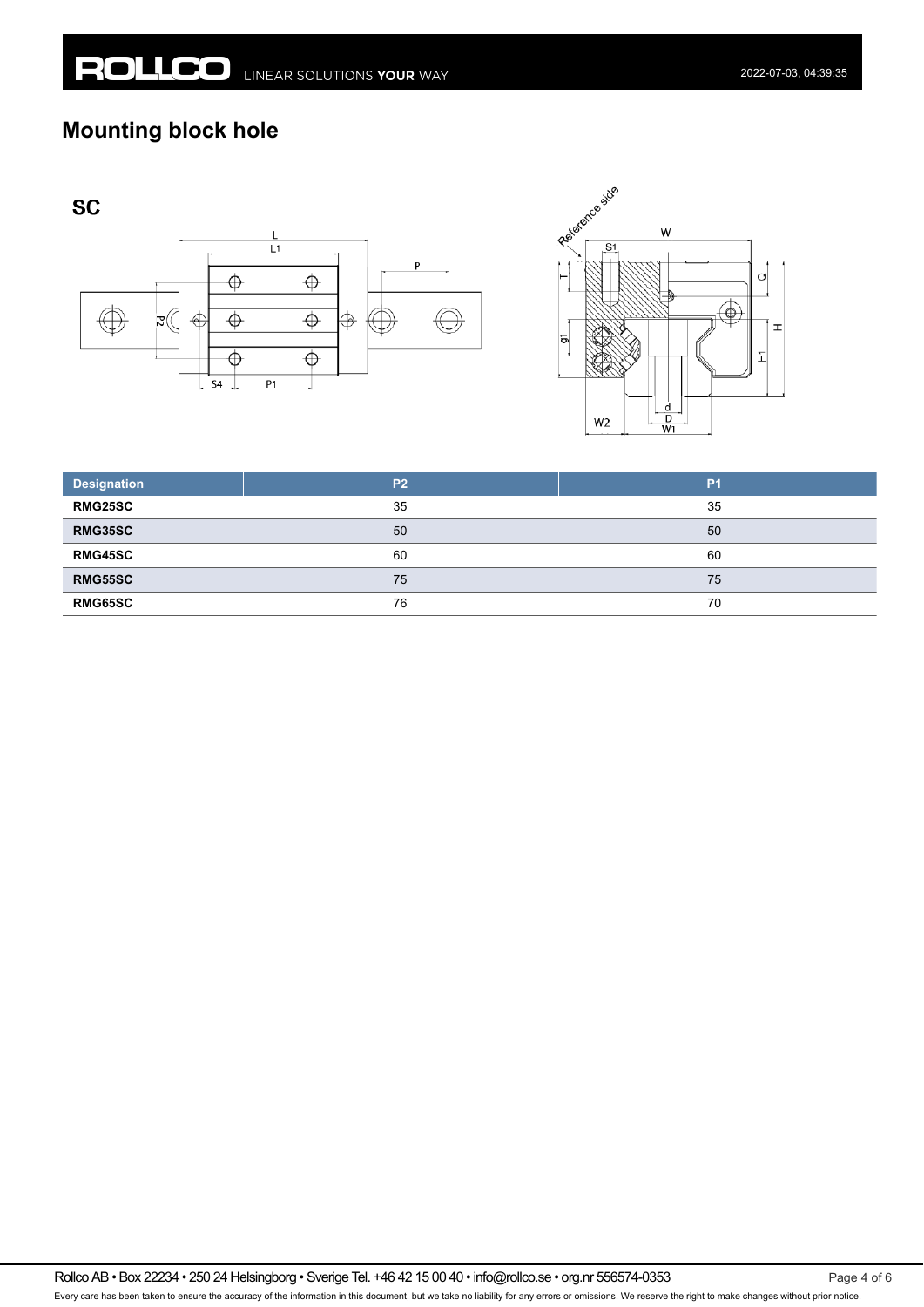#### **Rail size**

**SC** 





| <b>Designation</b> | W <sub>1</sub> | <b>H1</b> | P     | $D \times d \times g1$ | Hole Pitch (P)           |
|--------------------|----------------|-----------|-------|------------------------|--------------------------|
| <b>RMG25SC</b>     | 23             | 24.50     | ۰     | 11x7x11.5              | 30                       |
| RMG35SC            | 34             | 32        | 40    | 15x9x17                | $\overline{\phantom{a}}$ |
| <b>RMG45SC</b>     | 45             | 40        | 52.50 | 20x14x19               | $\overline{\phantom{a}}$ |
| <b>RMG55SC</b>     | 53             | 48        | 60    | 24x16x22               | $\overline{\phantom{0}}$ |
| <b>RMG65SC</b>     | 63             | 55        | 75    | 26x18x26               | $\overline{\phantom{0}}$ |